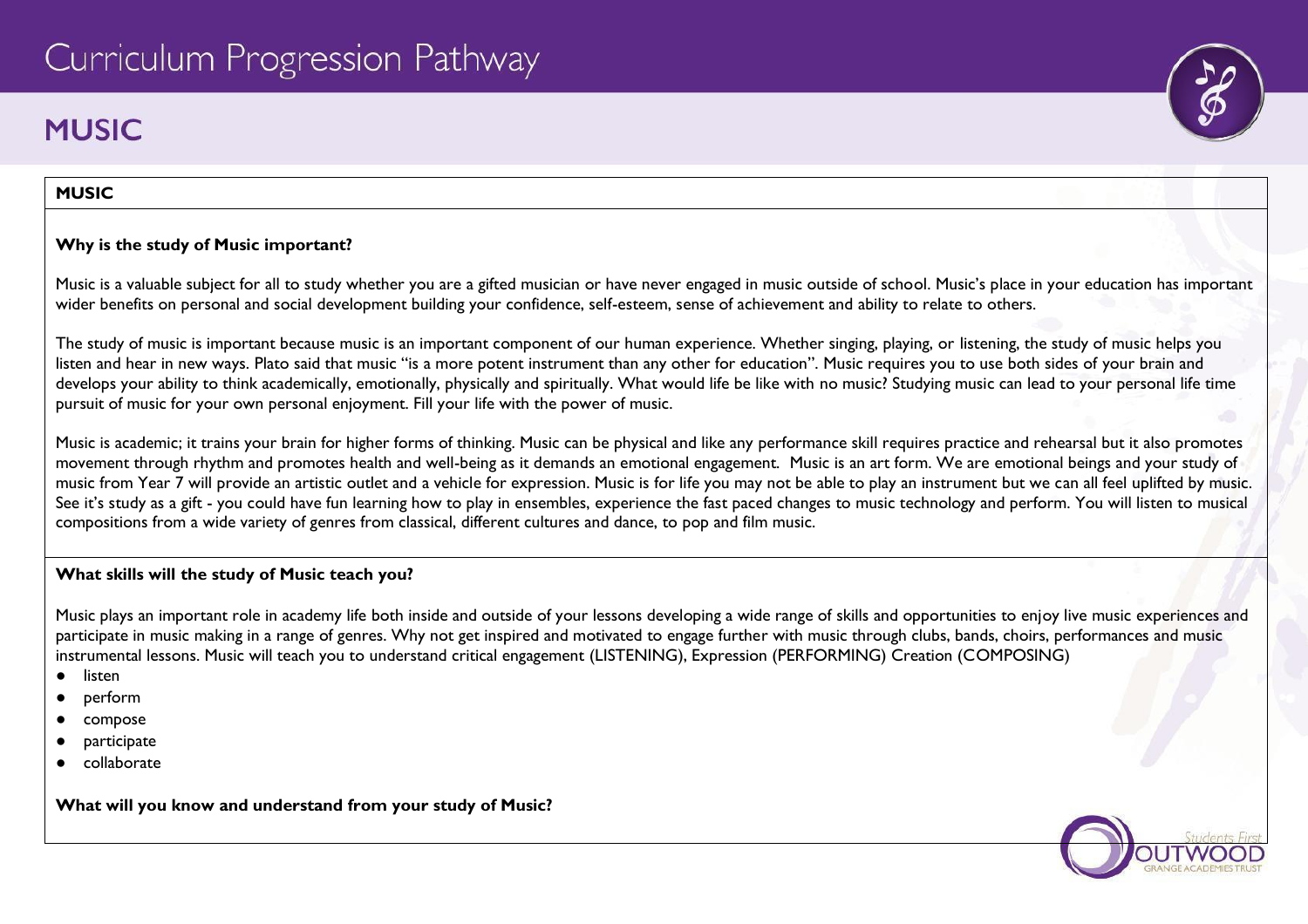From Year 7 you will be exposed to a wide variety of music genres from classical, cultural music, drumming and dance, to pop and film music. Across your music study you are encouraged to make connections through your music-making in order to place the music in context. You will develop your knowledge of music theory, relevant notations, traditions and skill based learning on guitar and keyboard which will ensure that you develop as musically literate individuals, capable of playing a musical instrument, with a solid understanding of the global importance of music and an ability to analyse and justify your opinions to enhance your critical understanding.

Technology plays an important role in supporting, extending and enhancing the teaching of music. You will find it interesting to use programmes that support your music making and this will inspire, motivate and stretch your engagement in music making.

If you have a specific interest in developing your talent for music and wish to work towards your graded examinations you will have the opportunity to take up music lessons on your chosen instrument be it guitar, drums, voice, brass or woodwind. We offer support with these lessons for any students choosing to study music at Tech Award.

You will learn

- practical music skills
- composition
- notation
- aspects of music technology
- elements of performance
- cultural richness of music
- music history

# **How does your study of Music support your study in other subjects?**

Study of any subject in our curriculum takes full advantage of links with other subject areas - we term these as interdisciplinary links and we make the most of them because we know that deep learning requires the transference of knowledge and skills from one topic of learning to another. Once you can transfer your learning across topics and subject areas then you are really mastering what you know and how to apply your understanding and skills.

Music touches and links to many of your other subjects and importantly your wider life experience. Music is an intrinsic part of our lives. Music can play an active part in developing cultural awareness and celebrating diversity and in this way it has strong links with Religious Education, Geography, Citizenship and our wider British values. Music plays a significant role in creating an appropriate balance between work and play and positively affects our physical and mental wellbeing. It has strong connections to Physical Education, Dance and Drama and also complements the wider agenda of emotional health and wellbeing - it can help change the way we feel.

New technologies are transforming the way in which we work and learn in music and this creates strong links with ICT, Computer Science and Media Studies. Creativity and critical thinking is fostered by music study. It develops your capacity for original ideas and purposeful action. The development of musical knowledge through the key processes of performing, composing, listening, reviewing and evaluating contains many elements that could truly inspire your creativity. Here there are strong links to other creative subjects such as Art, Design Technology and English. In music you learn much about the notations of composers and the sounds made by musicians. You look at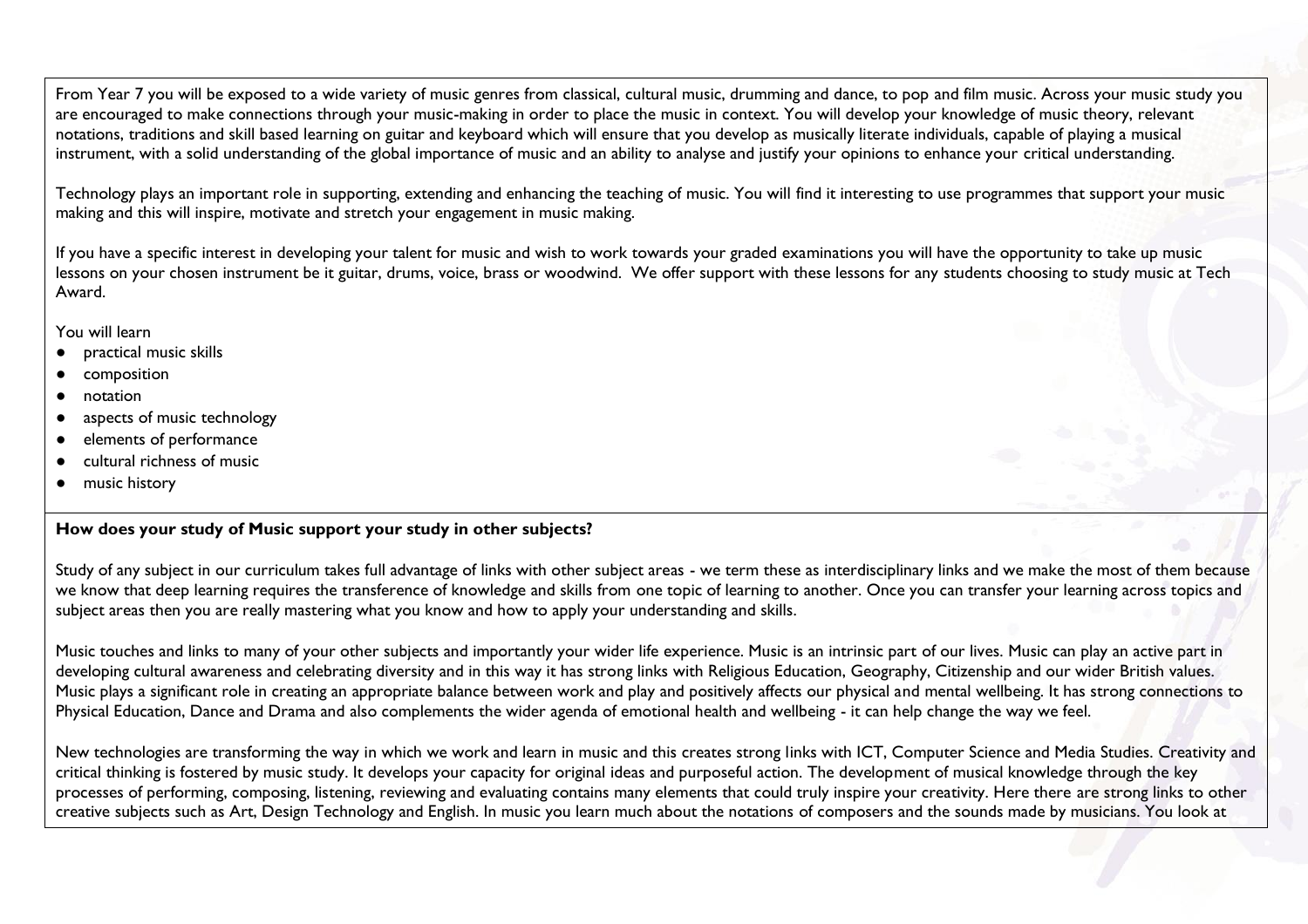counting, rhythm, scales, intervals, patterns, symbols, harmonies, time signatures, overtones, tone and pitch. These are all connected to mathematics. Even tuning instruments rests in mathematics. You will be introduced to Pythagorean tuning, a system of musical tuning in which the frequency ratios of all intervals are based on the ratio 3:2.

#### **How can you deepen your understanding of Music?**

You will have access to a wealth of exciting and rewarding extra-curricular opportunities to enhance your study of Music – a testament to the enthusiasm, passion and creativity of both staff and students of all year groups. Students engage in work with professional companies and artists that are brought into the academy to deliver workshops and performances. There are plenty of occasions to work with students from different year groups ensuring that music is a great way to build friendships and have fun. Why not join the enrichment clubs within the academy and give yourself the opportunity to show what you can do? The experience will develop your skills and confidence as you can take part in a variety of musical events be it summer concerts, carolling, choir or band or taking up opportunities to take part in high quality productions and performances both within your academy and across the Trust where appropriate. This has a tangible impact on your achievement and enjoyment of Music. In Music we aim to support the study of music with peripatetic music classes (these are funded for any students studying Music at BTEC). Why not get involved in our weekly music clubs, which are aimed at developing your skills and interests so that you can showcase your work and develop your love of performance? From this, you can gain much-needed experience in rehearsing, time management and performance as well as benefiting from being involved in choirs and ensembles on a more regular basis. There are plenty of other ways to be involved. We run various trips and events that allow you to watch quality music and theatre productions in different venues be they local or national theatres.

In addition to opportunities within the academy, Outwood Grange Academies Trust organises Trust wide events for our most passionate performers / artists. This is an opportunity to work with other performing arts students from across the Trust on large scale performances with 300+ performers. These events are held at large scale professional venues such as The West Yorkshire Playhouse or York Barbican and give the opportunity of performing on a large stage in front of family and friends. This promises to be an experience you would never forget!

#### **How are you assessed in Music?**

Throughout the 5 years Music course you are assessed using the following assessment objectives which ensure that you can cumulatively build your subject understanding in preparation for future BTEC and A Level study. There are 6 assessment points each year that we term Praising Stars©. We assess how you at your current stage of study are on track to reach your end of stage targets which are formulated on aspirational expectation from their KS2 starting points. We make an informed prediction from our holistic assessments based on our subject mapping of expectation across the Music curriculum.

#### **Key Assessment Objectives**

#### **Performing: Playing and Singing**

7.1 Demonstrate fluency and accuracy on at least two instruments (see **age related expectations** for common classroom instruments)

7.2 Demonstrate ensemble listening skills in a group task

7.3 Use appropriate musical notation when playing and singing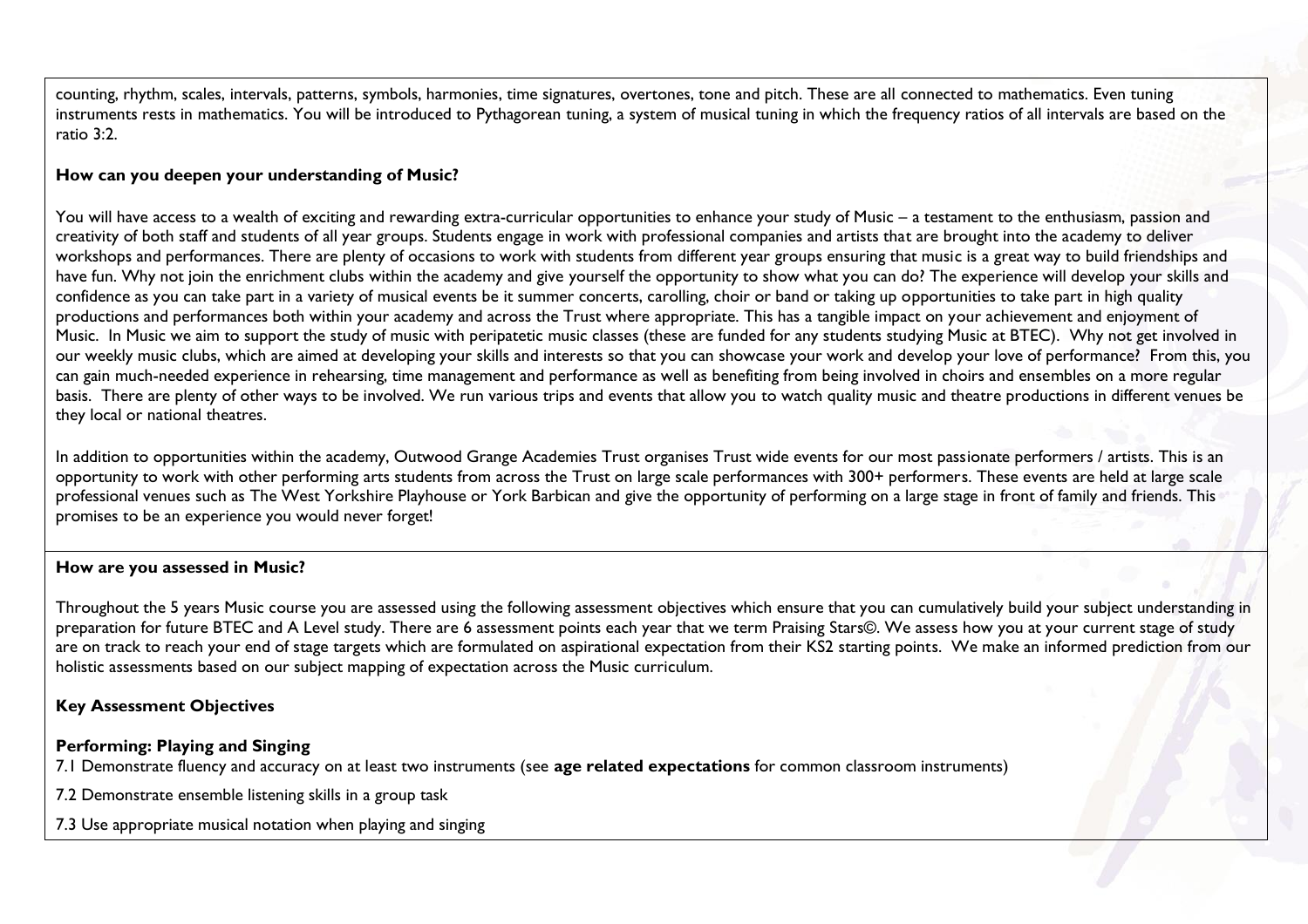8.1 Coordinate their musical role with other performer(s), considering timing and balance (see **age related expectations** for common classroom instruments)

8.2 Include solos or moments of musical leadership in performance steel

8.3 Make adjustments to facilitate musical interpretation and sensitive ensemble performance

# **Creating: Composing and Improvising**

7.4 Select appropriate sounds for solo or group compositions, making appropriate choices about instrumental forces and timbre

7.5 Create compositions which make thoughtful use of the inter-related musical elements

7.6 Develop and extend musical ideas and patterns effectively

8.4 Create music in more than one genre, evidencing melody development and rhythmic interest, making use of musical features and devices

8.5 Refine ideas effectively, through improvisation, mutual evaluation and discussion

8.6 Identify, comment on and make links between musical devices in curriculum topics

# **Critical engagement**

7.7 Identify a variety of different instrument sounds and families

7.8 Identify and comment on musical devices in a range of topics

7.9 Recognise musical symbols and appropriate notation, demonstrating an ability to use these in performance

8.7 Have a secure understanding of appropriate notations

8.8 Evaluate the success of their own work and set realistic targets for improvement

8.9 Explore the contexts and origins of a variety of different musical styles, genres and traditions

# **How can Music support your future?**

Of course we offer the study of BTEC Tech Award and we encourage your continued study in this fantastic subject. We know that choice and personal interest are important aspects of worthy study. Whether you have continued your study of Music into BTEC or not you will have gained access to this enriching subject and it's study will have taught you to think differently and deeply.

Music is offered at most prestigious universities either as a single honours or a joint honours subject studied alongside other disciplines. The very fact that you have been able to study creative thinking will help your future applications be they for colleges, universities, apprenticeships or employment.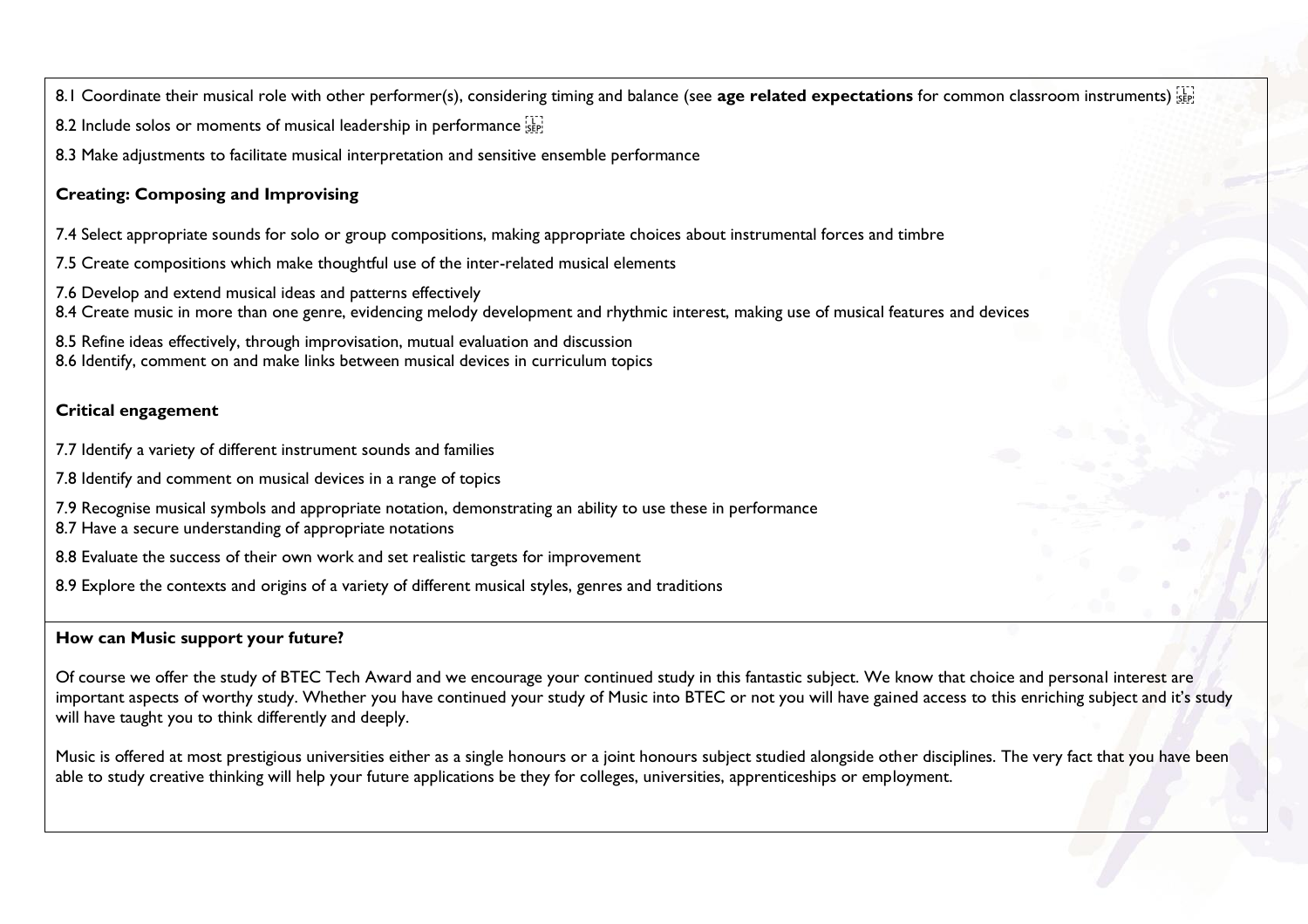Careers that the study of Music supports include:

- [Performers & Writers](https://www.careersinmusic.com/music-performing-writing-careers/)
- **[Recording](https://www.careersinmusic.com/music-recording-careers/)**
- [The Record Industry](https://www.careersinmusic.com/record-industry-careers/)
- [Music Business](https://www.careersinmusic.com/music-business-careers/)
- [Music Industry Touring](https://www.careersinmusic.com/music-industry-touring-careers/)
- [Facility, Arena & Club](https://www.careersinmusic.com/facility-arena-club-careers/) management
- [Film Music](https://www.careersinmusic.com/film-music-careers/)
- [Music Journalism](https://www.careersinmusic.com/music-journalism-careers/)
- [Music Education](https://www.careersinmusic.com/music-education-careers/)
- [Public Relations & Advertising](https://www.careersinmusic.com/music-public-relations-advertising-careers/)
- [Radio & Television](https://www.careersinmusic.com/radio-television-careers/)
- [Symphony and Orchestra](https://www.careersinmusic.com/symphony-orchestra-opera-careers/)
- Music Health
- Music industry and merchandising
- Instrument work and development

# **Music Curriculum Progression Pathway At Outwood Academy Bishopsgarth**

| <b>Lower School</b>                                                                                                                                                                                                                                               | <b>Tech Award Year I</b>                                                                                                                                                  | <b>Tech Award Year 2</b>                                                                                                                                                          |
|-------------------------------------------------------------------------------------------------------------------------------------------------------------------------------------------------------------------------------------------------------------------|---------------------------------------------------------------------------------------------------------------------------------------------------------------------------|-----------------------------------------------------------------------------------------------------------------------------------------------------------------------------------|
| <b>Blues Music</b><br>Students will participate in performing and composition<br>activities to explore a range of musical devices found in Blues<br>music.<br>Students will gain an understanding to the history of the genre<br>and its link to the slave trade. | Now Introducing<br>Introduction to the Tech Award Music Course including<br>learning about the grading criteria and requirements of the<br>course.<br><b>Music Makers</b> | <b>Tech Award Component 2 Project</b><br>During the autumn term students will<br>undertake the Assignment required for<br>this next internally assessed element of<br>the course. |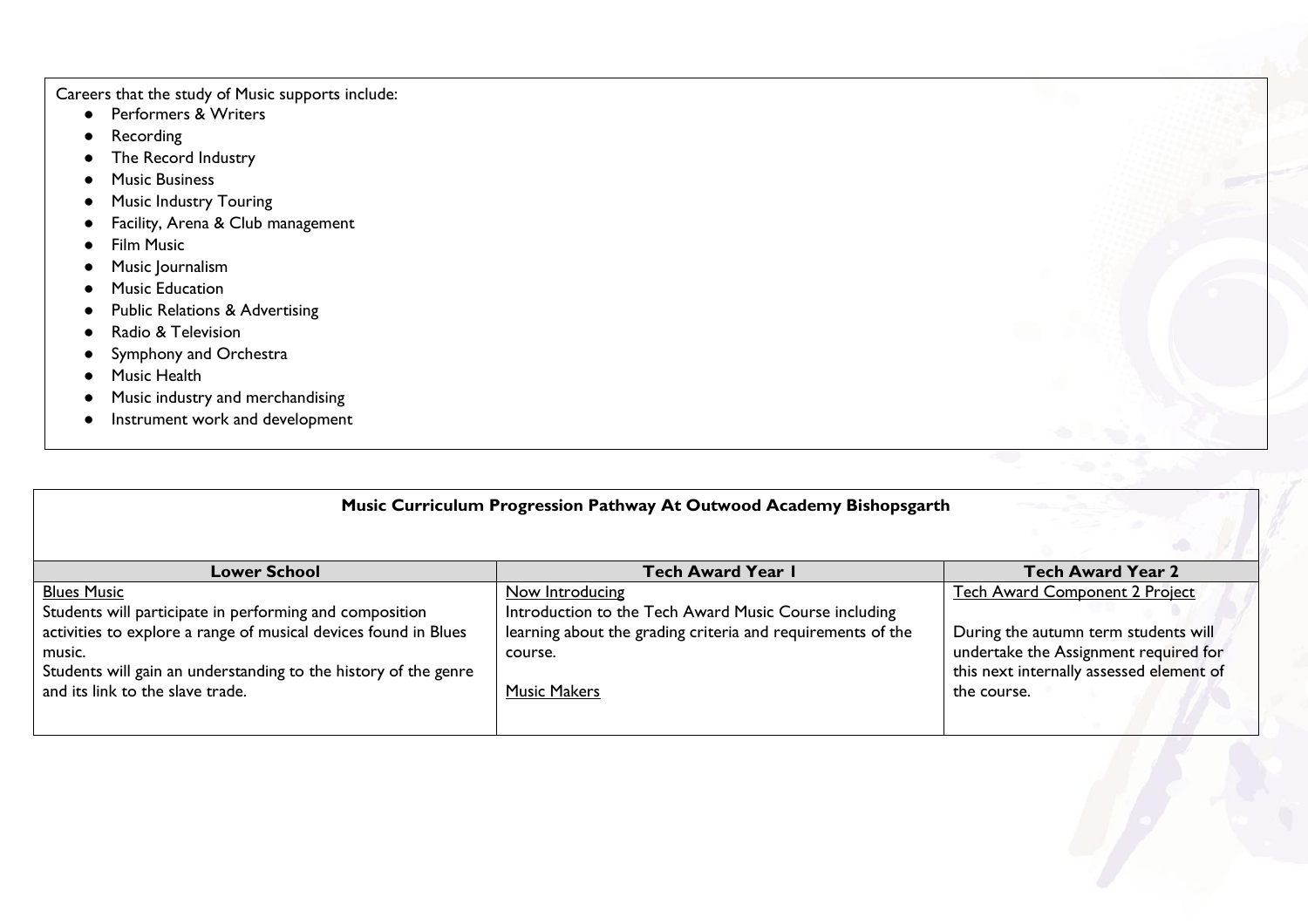| Students will listen, improvise, complete group performances       | Students will study different styles and genres of music                               | For the first part of this assignment                                                  |
|--------------------------------------------------------------------|----------------------------------------------------------------------------------------|----------------------------------------------------------------------------------------|
| and develop understanding of melody, chords and structure.         | throughout the decades of the 20 <sup>th</sup> Century. They will begin                | students will work on a variety of skills,<br>expectations and features required to be |
| Students will deepen ensemble skills and awareness of audience     | their journey in the 60s, learning about the key features of                           |                                                                                        |
| and purpose.                                                       | British Invasion Music through practical exploration of the                            | successful in the music industry.                                                      |
|                                                                    | music of iconic bands and artists of the genre including The<br>Beatles and The Kinks. | Through practical workshops,                                                           |
| <b>Sticks n Pads Drumming Music</b>                                |                                                                                        | demonstrations and research, students                                                  |
|                                                                    |                                                                                        | will put together a portfolio of work                                                  |
| Playing a drum kit, drum notation, playing from a drum score of    | Students will also learn about the different types of music                            | which demonstrates their understanding                                                 |
| Livin on a Prayer. Language such as rock beat, fill, crash cymbal, | product and the techniques used to create them. They will                              | of the importance of these professional                                                |
| ride cymbal, bass drum, snare tom tom etc.                         | participate in a range of workshops as they explore each                               | skills                                                                                 |
| Students will learn to play the sticks part of livin' on a prayer. | product and style through practical exploration using                                  |                                                                                        |
| Some will be able to play it on a full kit with degrees of         | performance and compositional techniques.                                              | They will then be required to compile the                                              |
| complexity.                                                        |                                                                                        | video evidence of the programme of                                                     |
|                                                                    | Tech Award Component   Project                                                         | development that they have planned for                                                 |
| <b>Film Music</b>                                                  |                                                                                        | themselves and the progress that this has                                              |
|                                                                    | Students will undertake the Assignment required for this                               | enabled them to make in their 2 chosen                                                 |
| Leitmotif, iconic composers, development of tonality, listening    | internally assessed element of the course. This will include                           | disciplines - demonstrating both their                                                 |
| and performance begin to develop understanding of marrying of      | developing a series of blog posts on a range of musical styles                         | musicianship and professionalism                                                       |
| elements and the character and mood.                               | and the techniques used in their creation. This will include                           | throughout. This evidence will need to be                                              |
|                                                                    | Analysis of the key features of each style and the                                     | presented with a review of the skills that                                             |
| This further develops work from Y7 tonality/ tempo/ pitch/         | intentions of the work                                                                 | they feel they have developed and how                                                  |
| sonority.                                                          | Practical exploration of each style                                                    | they have achieved this.                                                               |
|                                                                    | Application of the techniques used in each style.                                      | <b>Tech Award Component 3:</b>                                                         |
| <b>Hooks and Riffs</b>                                             |                                                                                        | Responding to a Brief:                                                                 |
|                                                                    | Students will then produce 3 examples of different musical                             |                                                                                        |
| Perform and play                                                   | products, including a live performance, a composition for film                         | This is the externally assessed element of                                             |
| Use Garage band to play riffs, Quantize and layer with chords      | or computer games and a DAW product that demonstrates                                  | the course.                                                                            |
| beats etc                                                          | their knowledge of the key features of their chosen style.                             | This component will                                                                    |
| Further develop layering, accuracy on Garageband,                  | <b>Tech Award Component 2</b>                                                          | allow the students to practically                                                      |
| Further develop elements                                           | Students will have the opportunity to develop two musical                              | demonstrate the knowledge and skills that                                              |
| Further develop marrying up of sounds and textures.                | disciplines through engagement in practical workshops and                              | they have developed through the course.                                                |
|                                                                    | tasks.                                                                                 | Students will focus on one particular area                                             |
| Pop Music                                                          | Throughout these workshops students will develop technical,                            | of the music industry and respond to a                                                 |
|                                                                    | practical, personal and professional skills.                                           | commercial brief in the role of composer,                                              |
| <b>Musical Futures</b>                                             | This component is designed to train self-reflective                                    | performer or producer.                                                                 |
| Hold My Hand                                                       | practitioners, reviewing learning and considering how                                  |                                                                                        |
|                                                                    | improvements and developments can be made.                                             | The first element of the assignment will                                               |
|                                                                    |                                                                                        | begin with the students exploring and                                                  |